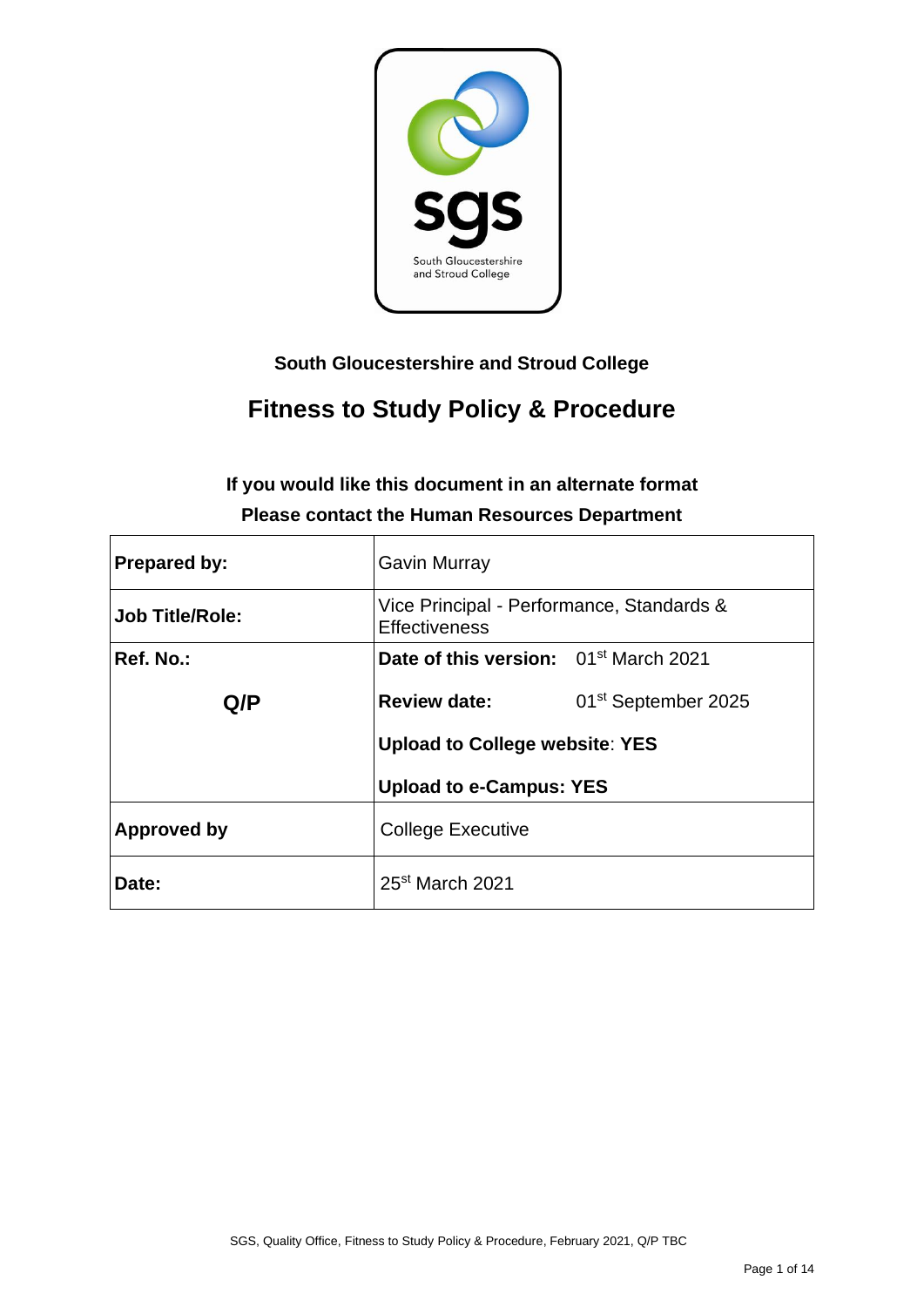# **Impact Assessment**



| Completed by:                                                                                                         |                                                            |            |  |  |
|-----------------------------------------------------------------------------------------------------------------------|------------------------------------------------------------|------------|--|--|
| Gavin Murray                                                                                                          | Vice Principal - Performance, Standards &<br>Effectiveness | 15/02/2021 |  |  |
| I have read the guidance document: Completing a Policy Impact Assessment?                                             |                                                            |            |  |  |
| If this policy has been up-dated, please tick to confirm that the initial impact screening has<br>also been reviewed: |                                                            |            |  |  |

| <b>EQUALITY AND DIVERSITY IMPACT ASSESSMENT</b>                                                               |                                                                               |                       |                           |  |  |  |                                                                               |
|---------------------------------------------------------------------------------------------------------------|-------------------------------------------------------------------------------|-----------------------|---------------------------|--|--|--|-------------------------------------------------------------------------------|
| Characteristic                                                                                                | This policy seeks to:                                                         |                       |                           |  |  |  |                                                                               |
| Age                                                                                                           |                                                                               | No appreciable impact |                           |  |  |  |                                                                               |
| Disability                                                                                                    |                                                                               |                       |                           |  |  |  | Use available resources to identify and address any issues of inequality as a |
|                                                                                                               | result of disability. Supporting learners both academically and pastorally in |                       |                           |  |  |  |                                                                               |
|                                                                                                               | order that they should be successful.                                         |                       |                           |  |  |  |                                                                               |
| Faith or Belief                                                                                               | No appreciable impact                                                         |                       |                           |  |  |  |                                                                               |
| Gender                                                                                                        | No appreciable impact                                                         |                       |                           |  |  |  |                                                                               |
| Race or Ethnicity                                                                                             | No appreciable impact                                                         |                       |                           |  |  |  |                                                                               |
| Orientation                                                                                                   | No appreciable impact                                                         |                       |                           |  |  |  |                                                                               |
| Gender reassignment                                                                                           | No appreciable impact                                                         |                       |                           |  |  |  |                                                                               |
| Economic disadvantage                                                                                         | No appreciable impact                                                         |                       |                           |  |  |  |                                                                               |
| Rural isolation                                                                                               | No appreciable impact                                                         |                       |                           |  |  |  |                                                                               |
| Marriage                                                                                                      | No appreciable impact                                                         |                       |                           |  |  |  |                                                                               |
| Pregnancy & maternity                                                                                         | No appreciable impact                                                         |                       |                           |  |  |  |                                                                               |
| Carers & care leavers                                                                                         | Use available resources to identify and address any issues of inequality as a |                       |                           |  |  |  |                                                                               |
|                                                                                                               | result of being in care or a care leaver. Supporting learners both            |                       |                           |  |  |  |                                                                               |
|                                                                                                               | academically and pastorally in order to be successful.                        |                       |                           |  |  |  |                                                                               |
| Vulnerable persons                                                                                            | Use available resources to identify and address any issues of inequality as a |                       |                           |  |  |  |                                                                               |
|                                                                                                               | result of being a vulnerable person. Supporting learners both academically    |                       |                           |  |  |  |                                                                               |
|                                                                                                               | and pastorally in order to be successful.                                     |                       |                           |  |  |  |                                                                               |
| Please identify any sections of the policy that specifically seek to maximise<br>Sections: 2.2, 2.4, 4.1,     |                                                                               |                       |                           |  |  |  |                                                                               |
| opportunities to improve diversity within any of the Academy Trust's                                          |                                                                               |                       | 4.2, 4.4, 4.5, 4.9, 4.10, |  |  |  |                                                                               |
| stakeholder groups:                                                                                           |                                                                               |                       |                           |  |  |  | 5.2, 6.1, 7.2, 7.3.                                                           |
|                                                                                                               | Please identify any sections of the policy that specifically seek to improve  |                       |                           |  |  |  |                                                                               |
| equality of opportunity within any of the Academy Trust's stakeholder groups:                                 |                                                                               |                       |                           |  |  |  |                                                                               |
| If you have ticked yes (red), which<br>Is there any possibility that this policy                              |                                                                               |                       |                           |  |  |  |                                                                               |
| could operate in a discriminatory way?                                                                        |                                                                               | п                     | ×                         |  |  |  | characteristic will be most affected?                                         |
| Choose an item.                                                                                               |                                                                               |                       |                           |  |  |  |                                                                               |
| If yes please confirm that the Policy has been sent for a full Equality<br>Click or tap to enter a date.<br>П |                                                                               |                       |                           |  |  |  |                                                                               |
| & Diversity Impact Assessment, and note the date:                                                             |                                                                               |                       |                           |  |  |  |                                                                               |

**Note:** if the policy does not seek to increase diversity or improve equality you should go back and review it before submitting it for approval.

| <b>MAPPING OF FUNDAMENTAL RIGHTS</b>   |                                       |  |
|----------------------------------------|---------------------------------------|--|
| Which United Nations Convention on     | Art. 28 Right to education            |  |
| the Rights of the Child (UNCRC), Right | Art. 40. Right to justice             |  |
| does this policy most protect:         | Art. 42 Right to know your rights     |  |
| Which Human Right (HRA) does this      | Art. 14 Prohibition of discrimination |  |
| policy most protect:                   | Art. 7 No punishment without law      |  |

| DATA PROTECTION & PRIVACY BY DESIGN SCREENING                                                        |  |  |
|------------------------------------------------------------------------------------------------------|--|--|
| Tick to confirm that you have considered any data protection issues as part of the design and        |  |  |
| implementation of this policy; and, that implementing this policy will not result in the collection, |  |  |
| storage or processing of personal data outside of official Academy Trust systems:                    |  |  |
| Tick to indicated that this policy has or requires a Data Privacy Impact Assessment:                 |  |  |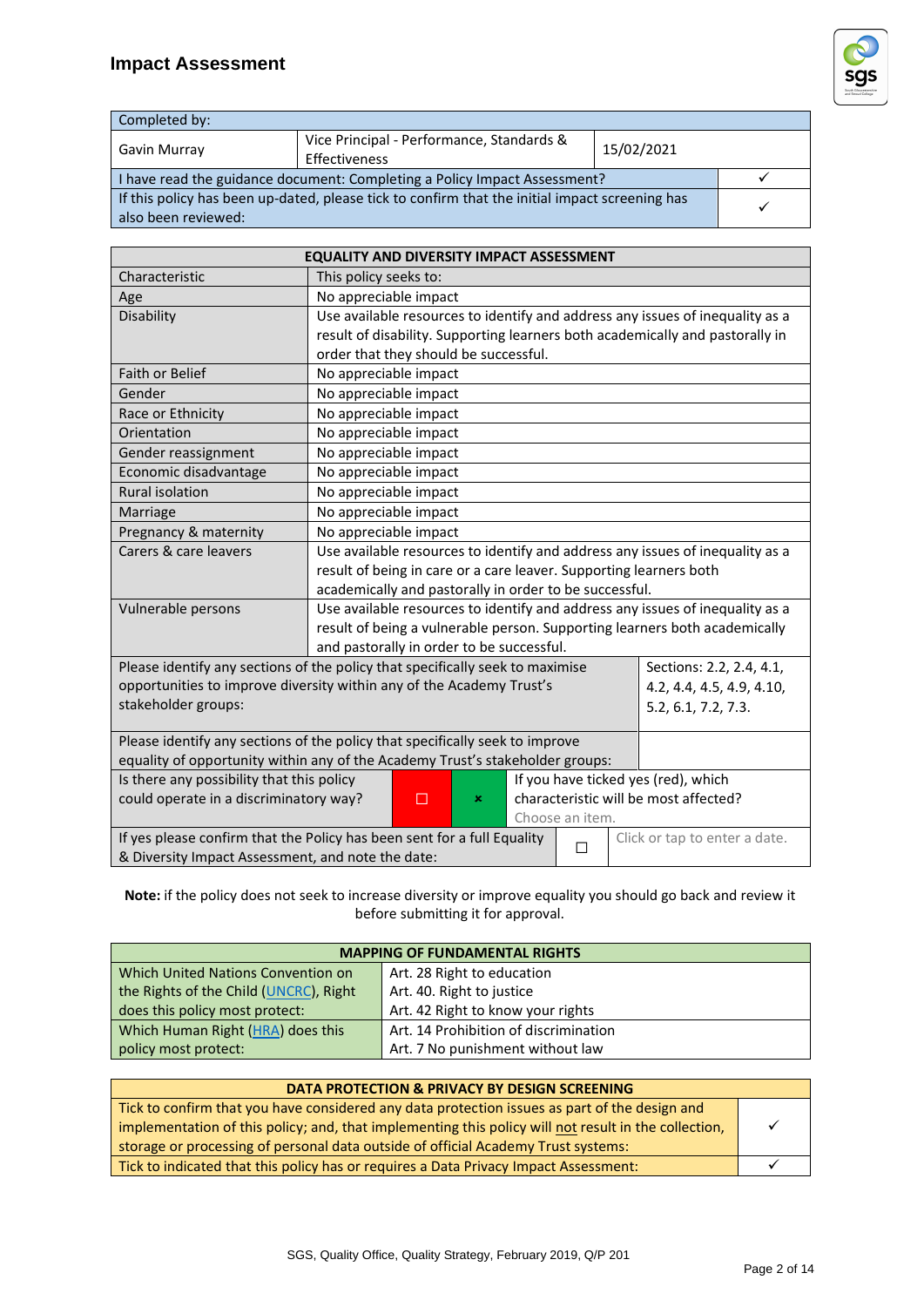# **Fitness to Study Policy**

### **1. Introduction**

1.1. The purpose of this document is to outline the appropriate procedures that staff should follow if concerns are raised regarding a student's academic engagement and/or fitness to study at the College and/or within a work placement. It should be read alongside the College's Disciplinary Policy and the Compliments, Complaints and Appeals Policy & Procedure.

#### **2. Statement**

- 2.1. This Policy has been written to ensure compliance with the concepts of natural justice, procedural fairness and best practice guidance issued by the Office of the Independent Adjudicator (UK).
- 2.2. South Gloucestershire and Stroud College expects all staff to recognise that academic engagement and fitness to study are inextricably linked to health and wellbeing. Therefore, if a leaner/student's health or wellbeing leads to concern about their ability to study on their programme, staff should consider first and take action under our support for study procedures, by making an appropriate referral to the College's Wellbeing Team or other support services.
- 2.3. For the avoidance of doubt: A student is fit to study if they can consistently and effectively undertake their studies in a way that does not endanger themselves or other members of the College, or otherwise bring the College into disrepute.
- 2.4. **In determining whether or not a student is fit to study, the burden of proof rests with the College. Students are assumed to be sufficiently academically engaged and fit to study unless it can be proved otherwise.**
- 2.5. The decision as to whether or not a student is fit to study will be based on the balance of probabilities. That is, whether, on the basis of the evidence, it is more likely than not that the student's fitness to study is impaired and consequently they have not demonstrated a sufficient level of academic engagement.

### **3. Objective**

3.1. In order to maintain health and safety, academic standards, scholarship, personal integrity and communal life essential to the College's Mission, students are expected to take responsibility for organising their academic work, their personal lives and their participation in College life in line with the College's Student Charter and Code of Conduct.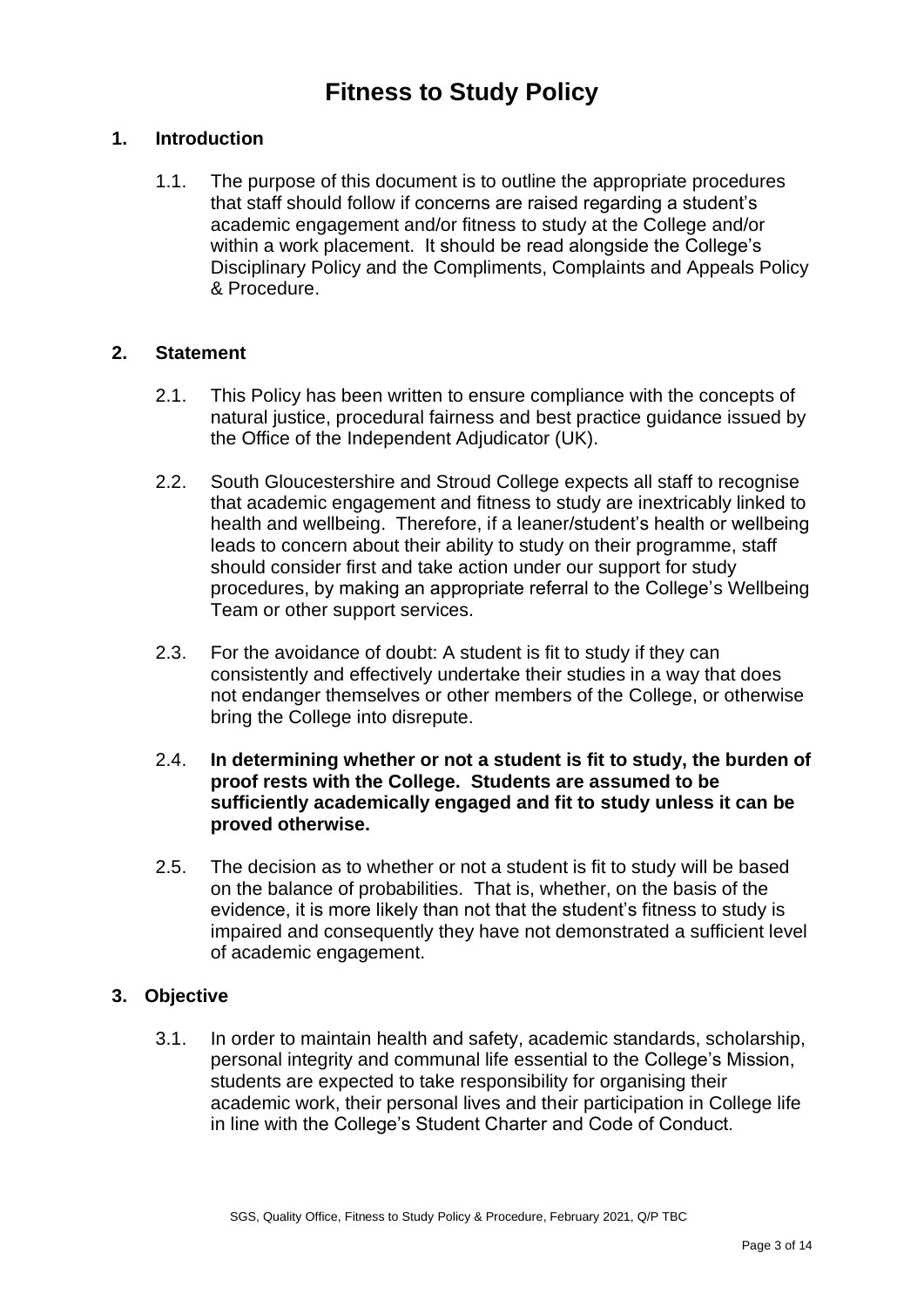- 3.2. There are times when it is not in the best interests of a student, or the College and its community, to allow a student to continue studying because they are not fit to do so. It is appropriate for the College in these circumstances to recommend course suspension or permanent termination or withdrawal from studies.
- 3.3. Students may present themselves as not fit to study through submission of an Extenuating Circumstances form. Alternatively, a cause for concern may be raised by any third party, such as other students, academic or administrative staff.

## **4. Principles**

- 4.1. A student is academically engaged if they comply with the academic requirements stated within the College's Code of Conduct, they attend and participate in scheduled learning activities, comply with the regulations governing their programme of study and submit their coursework and assessment work on time. Where a learner/student is not academically engaged staff should consider the availability of support to help the learner/student engage, or instigate disciplinary procedures where appropriate and before consideration of the learner/student's fitness to study.
- 4.2. Where conduct, or one element of a student's conduct which is causing concern, falls into a category of misconduct (as linked to the Disciplinary Policy and/or the Code of Conduct), it must be dealt with through the College's disciplinary procedures prior to the determination of their fitness to study under the process outlined in annex 1. However, where deemed necessary, a student may be suspended from their programme and/or a placement pending an investigation. Prior to disciplinary processes being concluded, any allegation of misconduct remains undetermined and therefore cannot be taken into account with regard to fitness to study.
	- 4.3. In all circumstances, concerns should be acted upon as quickly as possible in order to provide appropriate support and avoid crisis situations. In crisis or emergency situations staff should consult the college's Wellbeing Team (or visit: <https://www.sgscol.ac.uk/studentsupport> outside of normal business hours.
	- 4.4. In the procedures outlined in in annex 1, staff should at all times ensure that they use the appropriate level of confidentiality. All matters relating to conduct causing concern and fitness to study MUST be recorded on Pro-monitor or My Concern (as appropriate). Matters relating to fitness to study involve the consideration of sensitive personal information and "special category data".
- 4.5. Information relating to a student's fitness to study should be disclosed to as few people as possible, and only to those involved in investigating or deciding the matter. Sensitive information should not be disclosed to Committee members until their membership has been confirmed (so that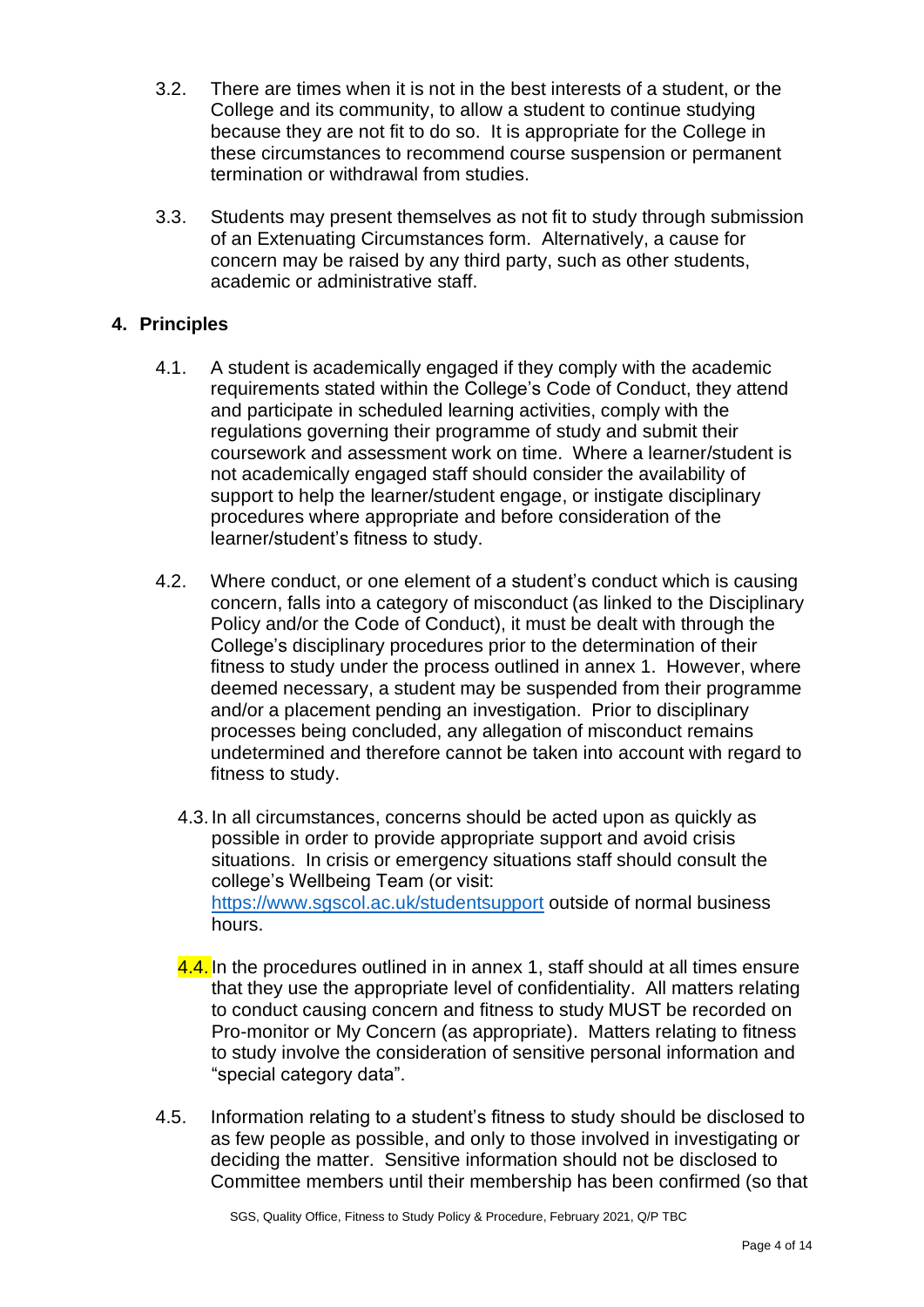the student has had an opportunity to object to a committee member, for example on grounds of bias, before they have seen the sensitive information). Sensitive information should be shared through Pro-Monitor *or* My Concern it should not be transmitted via email or instant messaging service unless absolutely necessary and with the appropriate degree of encryption.

- 4.6. There may be occasions where the College is obliged to disclose information, notwithstanding that the learner has refused consent. Where such disclosure is deemed necessary advice will be sought from the College's Data Protection Officer prior to any disclosure.
- 4.7. The College will keep records of concerns and actions taken regarding a student's fitness to study (even when the proceedings don't result in any action being taken against the student). Records of fitness to study concerns and investigations will be retaining for at least 6 years following the year in which the student ceases to be a student at the College.
- 4.8. The procedures outlined in annex 1 comprise three stages. Should a student be unwilling to play a part in these stages, or should the situation be sufficiently serious, then progress through the stages may be expedited or stages can still continue in the student's absence.
- 4.9. A student has the right to be accompanied to any meeting by a 'supporter'. A 'supporter' for the purpose of this policy, is defined as: an adviser from the SGS Students' Union, a current member of staff of the College or a currently registered student of the College. A person who does not fall within these categories will not be able to act as a 'professional friend' unless otherwise agreed by the Fitness to Study Committee Chair. Learner/students under the age of 16 and students with disabilities may also be accompanied by a Parent, Carer or Support Worker in addition to a 'professional friend', as appropriate to their needs and capacity to understand the fitness to study procedure. The 'professional friend', Parent, Carer or Support Worker may speak, comment or ask questions at any appropriate times and with the permission of the student. (During Fitness to Study Committee meetings 'professional friends', Parents, Carers or Support Workers may only address the Committee when invited to do so by the Chair).
- 4.10. Students have an absolute right to appeal against decisions of the Committee on Fitness to Study. Full details can be found in the College's Compliments, Complaints and Appeals Policy & Procedure. An appeal committee shall have the authority either to overturn or uphold the decision of the Committee on Fitness to Study.

### **5. Implementation – General**

5.1. A cause for concern as to a student's fitness to study can be raised in relation to a wide range of behaviours, including, but not limited to: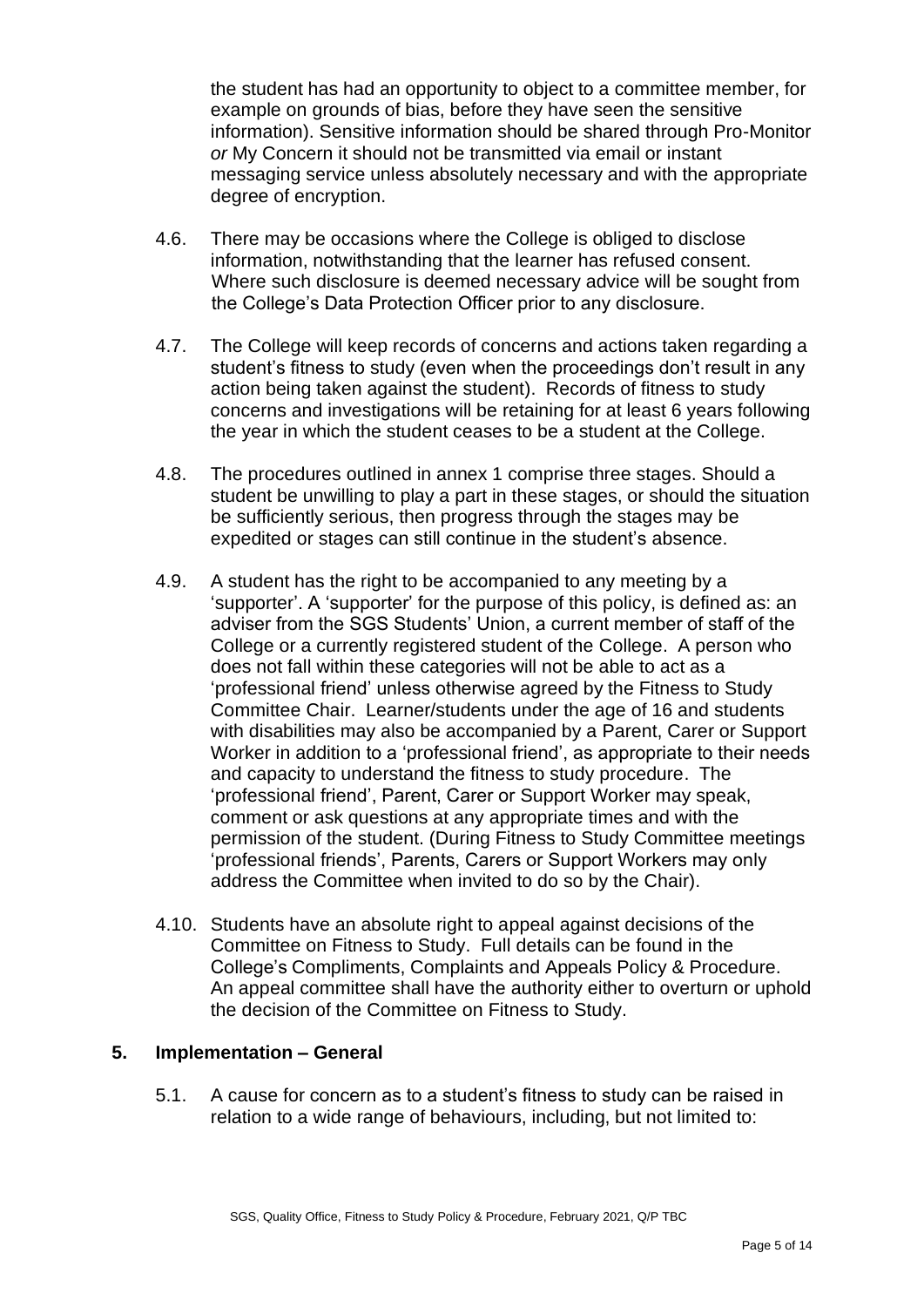- 5.1.1. Non-engagement with study (Where appropriate support has been provided and/or the College's disciplinary processes have been exhausted);
- 5.1.2. Not being fit to study, which may or may not be related to any of the following (where appropriate support has been provided and/or the College's disciplinary processes have been exhausted) (this is not intended to be an exhaustive list):
	- Substance misuse:
	- Health issues (mental or physical):
	- Aggressive, violent or threatening behaviour;
	- Inappropriate attitude or behaviour;
	- Health concerns and lack of insight or management of these concerns;
	- Circumstances putting staff or student safety or wellbeing at risk;
	- Circumstances placing unreasonable demands on College staff;
	- Failure to meet conditions placed on their fitness to return (where applicable), and
	- Multiple/serial Extenuating Circumstances claims or requests for a break in studies.
- 5.2. Where a cause for concern occurs at a student's placement or if a placement is suspended or terminated because of concerns about a student's fitness to study or practise the College will carry out its own investigation into the events which led to the concern or termination. Witness statements should be sought from staff at the placement, that the student can comment on; and, where it is appropriate placement staff can be asked to attend the fitness to study committee hearing. Although it is reasonable to attach significant weight to the professional opinion of staff at the placement, the Committee will also listen to the student's account of what happened and investigate any factual disputes or allegations that the student has not been treated fairly prior to making a determination as to fitness to study.
- 5.3. Where a cause for concern involves behaviour amounting to a criminal offence the College will wait for the outcome of any investigation or formal proceedings before conducting an internal investigation or considering a student's fitness to study. However, the College, at the discretion of the Office of the Principal, may take temporary action against the student, in order to protect other students, staff members and service users. For example, a student may be suspended, or temporarily withdrawn. Where a student is acquitted of a criminal offence, or where the criminal investigation has been dropped, the College may still take action under its disciplinary policy, safeguarding policy and/or fitness to practise process where it is appropriate to do so. If however, a student is convicted of a criminal offence, the College may convene a fitness to practise panel to determine whether what the student has done impairs their fitness to practise.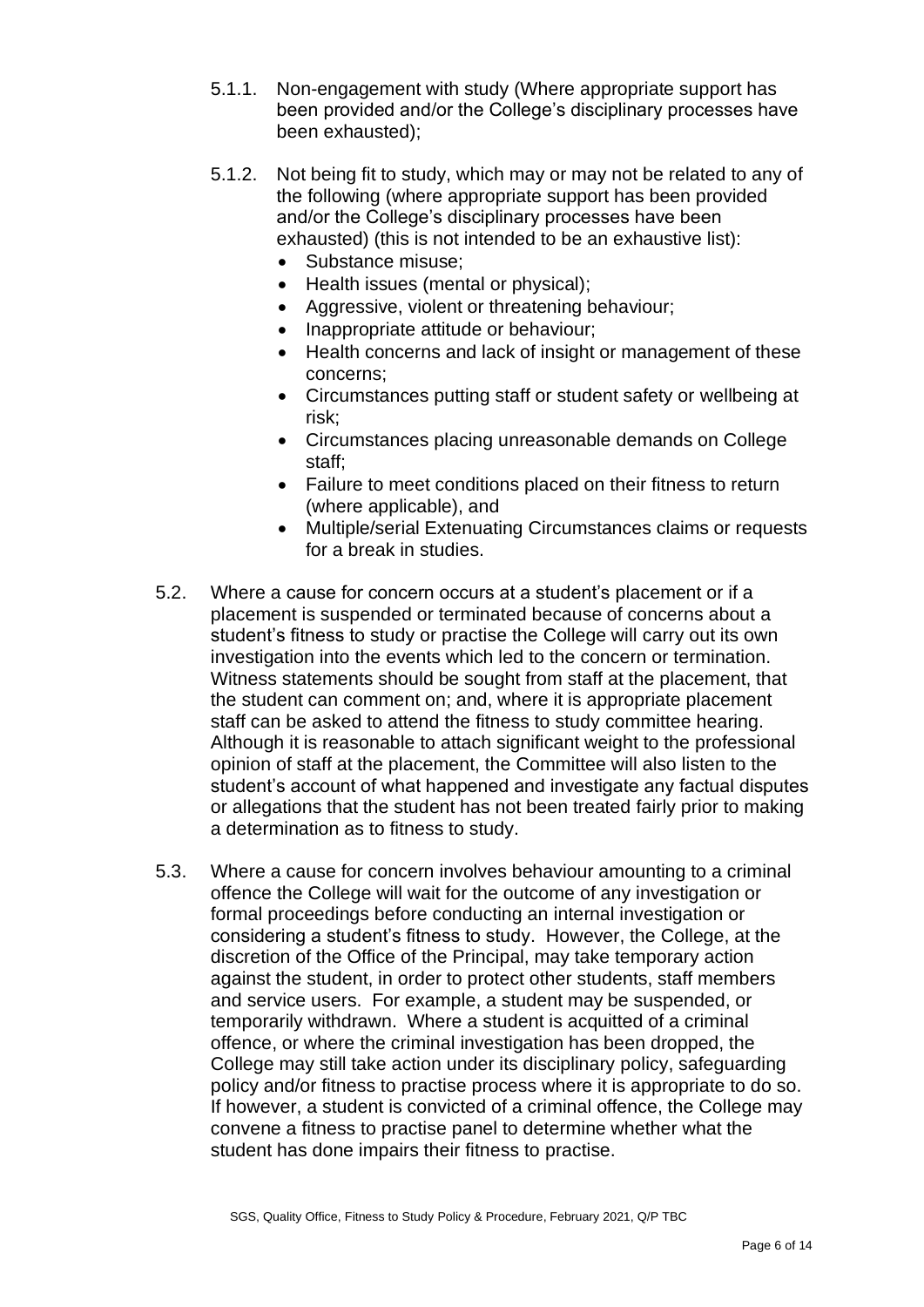# **6. Key Performance Indicators**

- 6.1. Fitness to study and or practice proceedings can be particularly stressful for students, and the outcomes can have serious consequences for their studies and future careers. It is therefore important that the investigations, hearings and appeals are conducted as quickly as possible and consistently with the principle of fairness. Therefore, the College will:
	- 6.1.1. The Learning Area Manager will tell the student as soon as possible (and within **72 hours**) that fitness to study/practise concerns have been raised;
	- 6.1.2. Complete the entire process, including any appeal, within **90 days** of the student being told of the concerns; and
	- 6.1.3. Where the student has been through related disciplinary proceedings, the fitness to study/practise process should be carried out as quickly as possible, and within **45 days** of the disciplinary decision. In such cases the fitness to study/practise process will not need to prove facts, allowing for proceedings to be concluded swiftly.

# **7. Responsibilities**

- 7.1. **All College stakeholders** will have regard to the objectives and principles of this policy and as such are encouraged to talk to their tutors and/or other members of staff in order to fully understand the College's approach to causes for concern in relation to fitness to study or practice.
- 7.2. **All College stakeholders** will respond sensitively to the issues and concerns raised with them and where appropriate instigate action to mitigate for individual circumstances beyond a student's control by directed students towards the support services available to them, which can provide helpful independent support and advice. Staff will also endeavour to identify students who have mental health issues, disabilities or other personal characteristics that may mean that they need additional support.
- 7.3. Faculty and Departmental staff are responsible for ensuring that students are made aware of the fitness to practise requirements applicable to their programme.

### **8. Reporting requirements**

8.1. Decisions of the Fitness to Study Committee, formal complaints and appeals will be recorded and used for analysis and management reporting. The SGS Further Education Corporation will receive reports, at least annually, and the College with make an annual return, as required to (1) the Office of the Independent Adjudicator; and (2) to the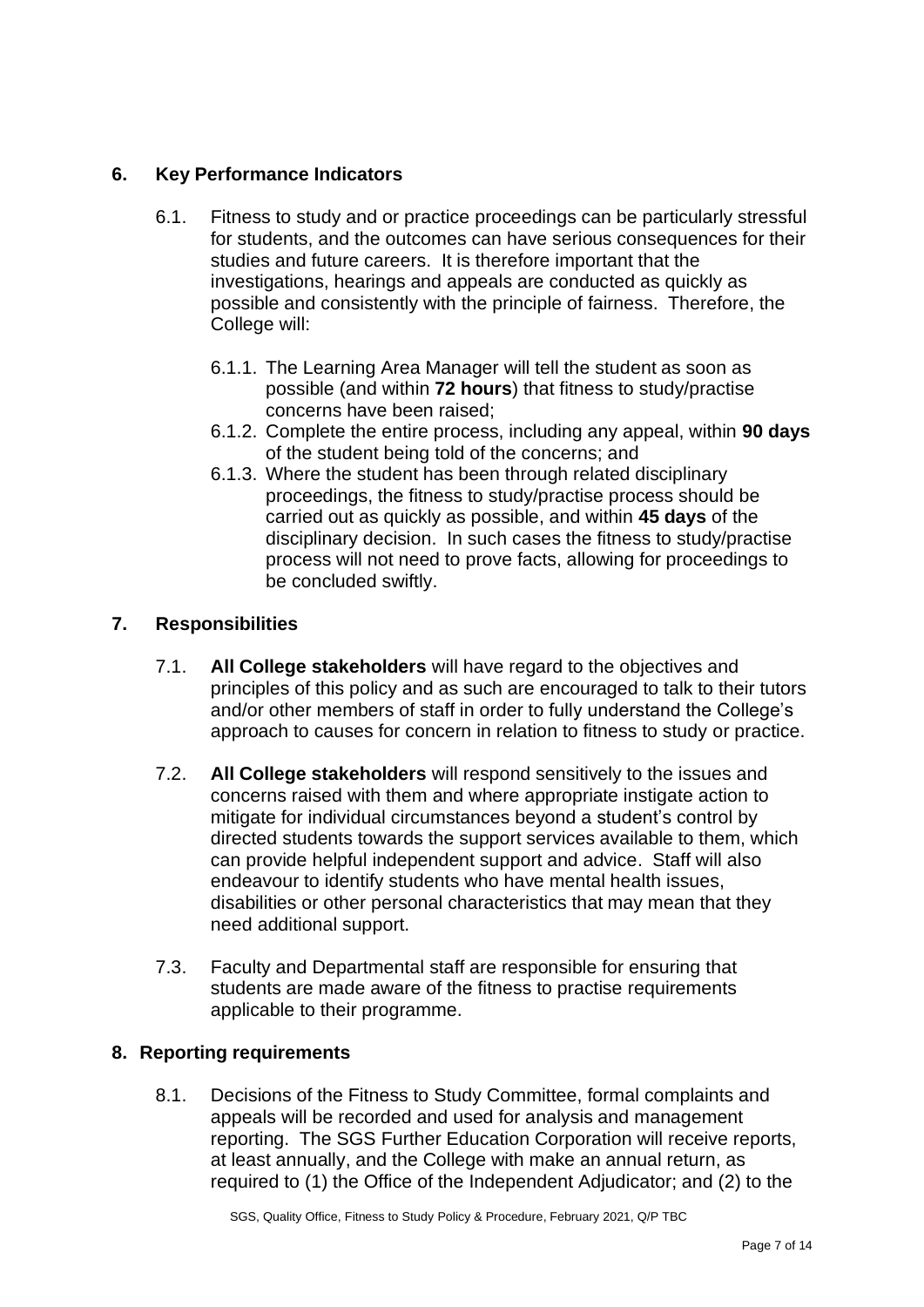Education and Skills Funding Agency (FE) and the Office for Students (HE).

8.2. The recording, analysis and management reporting of complaints and appeals will include an analysis of the prevalence of issues relating to equality, diversity and inclusion.

## **9. Related Guidance, Strategies and Legislation**

- Complaint Investigation Guidelines for Managers
- SGS Quality and Improvement Strategy 2018 2020
- SGS Single Equality Policy
- SGS Learner Charter and Code of Conduct (updated annually)
- SGS Applications, Admissions and Enrolments Policy and Procedure, and Guidance, Inclusion, Support and Transition policy
- SGS Compliments, Complaints and Appeals Policy & Procedure
- The Equality Act 2010:
- Health and Safety at Work Act 1974;
- University of Gloucestershire Academic appeals and student complaints guidelines
- University of Gloucestershire Student Charter
- SEND Code of Practice
- Safeguarding Children, Young People and Vulnerable Adults Policy and Procedure
- Keeping Children Safe in Education Statutory guidance for schools and Colleges (updated annually)
- What To Do If You Are Worried a Child is Being Abused' Advice for Practitioners (March 2015)
- Working Together to Safeguard Children a guide to inter-agency working to safeguard and promote the welfare of children (March 2015)
- Safeguarding Vulnerable Groups Act (2006)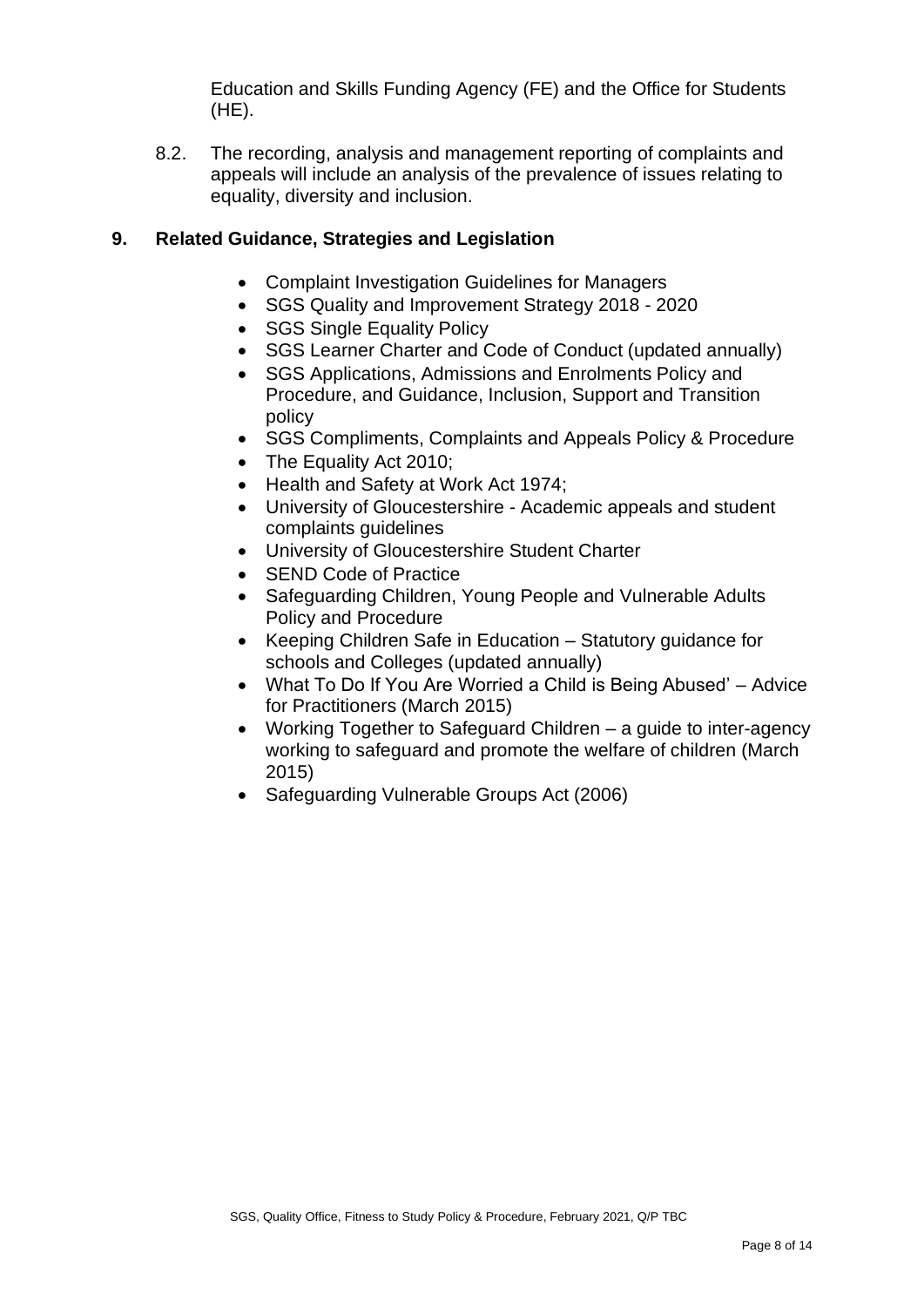# **Annex 1: Fitness to Study Procedure**

#### **Faculty or Department Actions to maintain fitness to study**

When a cause for concern is raised, the normal expectation is that the following will take place at Faculty or School level.

- 1. The student should be encouraged to speak to their Academic Tutor or any other appropriate member of staff about their circumstances or conduct. (If the student is unaware that there is an issue, the details of the concerns should be made clear and recorded on Pro-monitor).
- 2. Options should be discussed in relation to the needs of the student and any support that the College can provide. Where appropriate, reasonable adjustments that can be put in place should be considered in accordance with the Equality Act 2010, the Health and Safety at Work Act 1974, the Keeping Children Safe in Education guidance, and the SEND Code of Practice; in all instances, adjustments must be recorded on Pro-monitor.
- 3. Where the student is an apprentice, consideration should be given to consultation with their employer, in accordance with the Service Agreement, Learner Commitment Statement or Handbook.
- 4. Students should be signposted to and encouraged to engage with relevant support services, in particular Wellbeing and Counselling, Study Skills, English and Maths Extra, the Learner Support Team, the HE Disability and Support Advisor or the SGS Student's Union.
- 5. Students may also be signposted to or encouraged to consult a medical practitioner, an external organisation or the Togetherall service.
- 6. A written record of the discussion and any agreed actions MUST be drawn up and shared with the student (via Pro-monitor) and a review date set. This should reinforce the student's responsibility to take positive action to resolve the concerns raised.
- 7. The student and member of staff involved should meet on the agreed date to review the cause for concern. The majority of issues would normally be resolved at this stage.
- 8. If however, the cause for concern constitutes misconduct or gross-misconduct, the Academic Tutor must instigate the College's Disciplinary procedure prior to a review of fitness to study.

If, following Faculty or School Actions to maintain fitness to study, the student is subject to the College's Disciplinary Procedure – that procedure must be exhausted prior to moving to the next stage of this procedure (Case Review).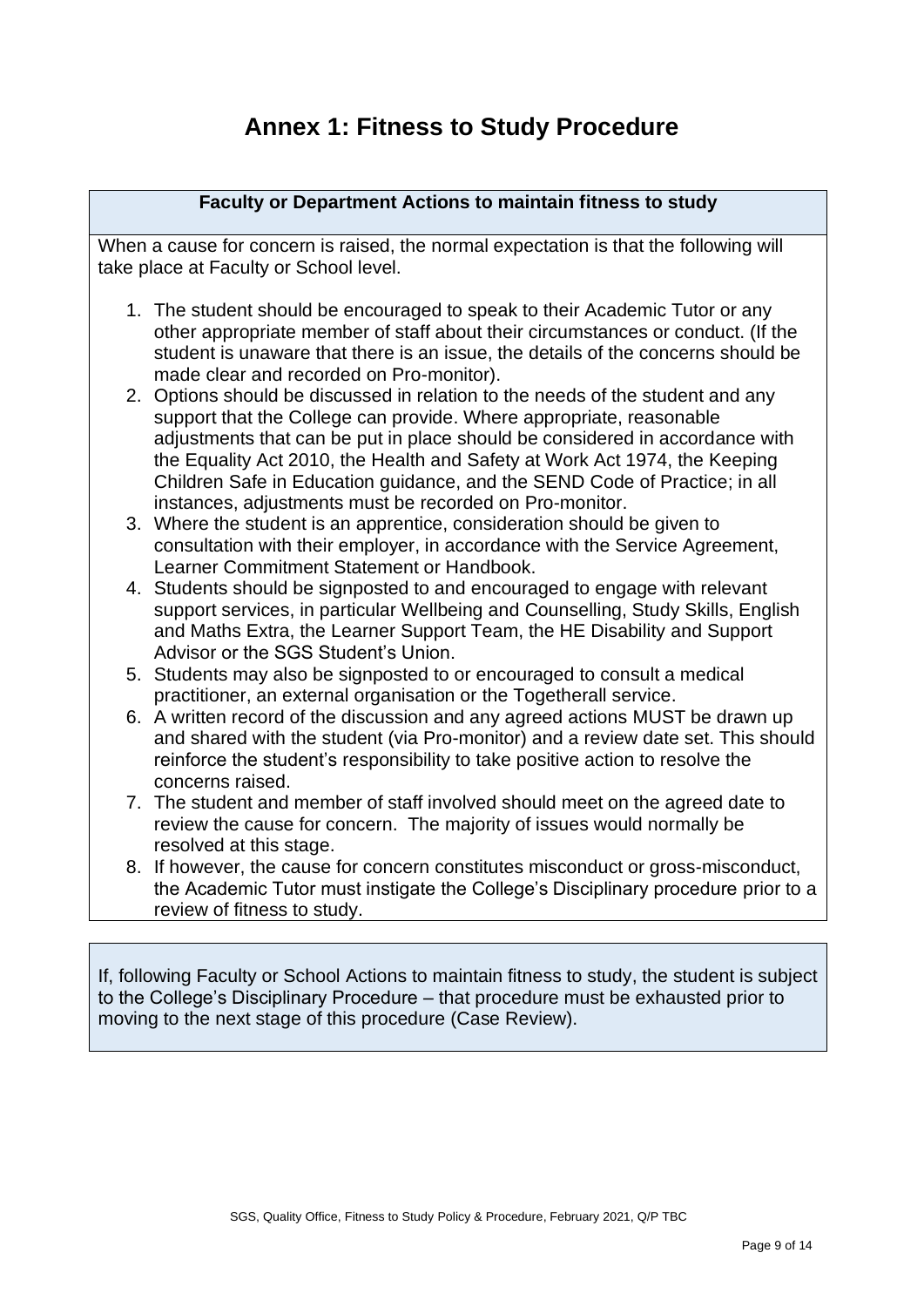# **Case Review of Fitness to Study**

If the student has not achieved the agreed actions from Faculty or Department actions to maintain Fitness to Study or if the student has reached stage 3 of the College's Disciplinary Procedure (following instances of gross misconduct or for failing to comply with the terms of a formal written warning). The student should move to a Case Review of their Fitness to Study.

The College reserves the right to move straight to a case review where the students' health or behaviour poses a risk of harm to either themselves or others.

- 1. All case reviews will be approved by an Assistant Principal and undertaken by relevant concerned parties, examples of which might include one or more of the following:
	- A medical practitioner, mental health advisor, counsellor, Learning Support Manager or HE Disability and Support Advisor;
	- A Wellbeing Mentor ;
	- A Learning Area Manager;
	- A Quality Officer;
	- An Academic Tutor;
	- An employer representative.
- 2. The Assistant Principal, in consultation with the relevant parties, will review the case and discuss the steps taken and consider whether an enhanced action plan is likely to be of benefit to the student or whether the case should be referred to the Fitness to Study Committee.
- 3. Following this case review, the student will be invited to meet with the Assistant Principal and the Head of Faculty or School /and other members of staff, as appropriate, to receive and discuss the recommended actions from the Case Review.
- 4. In exceptional circumstances, for example where a student is exhibiting a mental or physical health condition the Assistant Principal may decide not to hold a meeting and will instead decide whether to refer the case to the Fitness to Study Committee. In such circumstances the student will be informed in writing of the decision by the Assistant Principal.
- 5. If the recommended action is the development of an enhanced action plan, this will be drawn up by the Faculty/ School in consultation with the student and other appropriate College staff to formally agree the College's expectations of the student and support that will be provided by the College. The action plan will have a review date and it will be made clear to the student that the consequences of not adhering to the plan will be referral to the Committee on Fitness to Study. A copy should be placed on the student's file in Pro-monitor and the students' Academic Tutor will be responsible for monitoring compliance against the action plan and for reporting any failure to adhere to the plan to the Assistant Principal.
- 6. If the recommendation of the Case Review is a referral to the Committee on Fitness to Study, a Case Review report will be written and submitted to the SGS Quality Team or Higher Education Curriculum, Standards and Quality Team who will convene the Committee.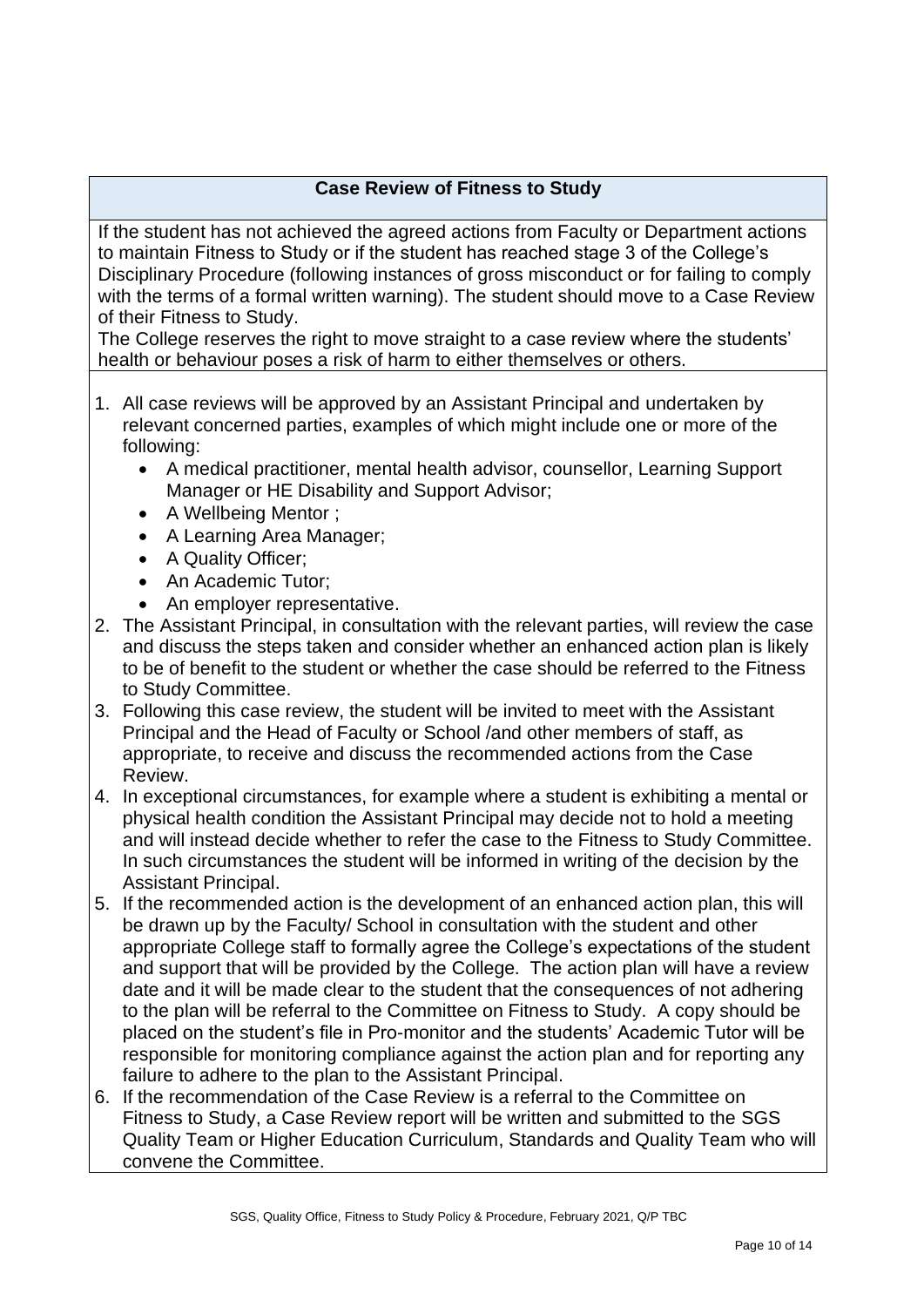# **Committee on Fitness to Study**

While it is possible to move straight to a Case Review it is not possible to advance a student directly to the Committee on Fitness to Study. It will always be necessary to hold a case review, or consult the College's safeguarding panel in order to provide the Committee with adequate information on the case.

- 1. The membership of the Committee will be comprised of at least four people from the following groups, plus the Chair:
	- The College Principal; the Vice-Principal or an Assistant Principal (who will Chair the Committee);
	- A Head of Faculty not already involved in the case;
	- The Designated (or Deputy Designated) Safeguarding Lead or Inclusion Manager;
	- The Director of Education Support Operations or the Education Support Manager;
	- The Head of Faculty, HE Curriculum, Quality and Development or the Head of Teaching, Learning and Assessment;
	- A member of the Colleges Senior Leadership Team;
	- A member of the College's Wellbeing Team or Higher Education Team, nominated by the Chair;
	- A Quality Officer or the HE Academic Standards Officer who will act as secretary of the Committee to take minutes from the hearing and keep a record of the proceedings and of evidence given to the Committee.
	- The Committee Secretary shall not have a vote and the Chair will only cast a vote in the event of there being no consensus.
- 2. On receipt of the Case Review report, the Secretary will write to the student enclosing:
	- The Case Review report and any other supporting documents to be considered by the Committee;
	- A copy of the procedure to be followed (this policy);
	- The date and time of the Committee hearing; and confirmation that:
	- The student is normally expected to attend in person, but may request to attend by telephone or remote web conferencing.
	- Similarly, where the student wishes to be accompanied by a 'professional friend', the 'professional friend' is normally expected to attend in person, but the student may request that the 'professional friend' attend by telephone or remote web conferencing.
- 3. Where a student declines their right to be accompanied by a 'professional friend' the Committee Chair will decide if it is appropriate to invite a College Wellbeing Mentor, Support Worker or Student's Union Representative to attend the Committee hearing as an appropriate adult or impartial observer.
- 4. All Members of the Committee and other persons present will be reminded that Committee hearings are private and what constitutes appropriate confidentiality in the circumstances.
- 5. The Committee may determine that (a) the student's fitness to study is not substantially impaired, that they have demonstrated a sufficient level of academic engagement and that they may continue with their studies; or (b) that the student's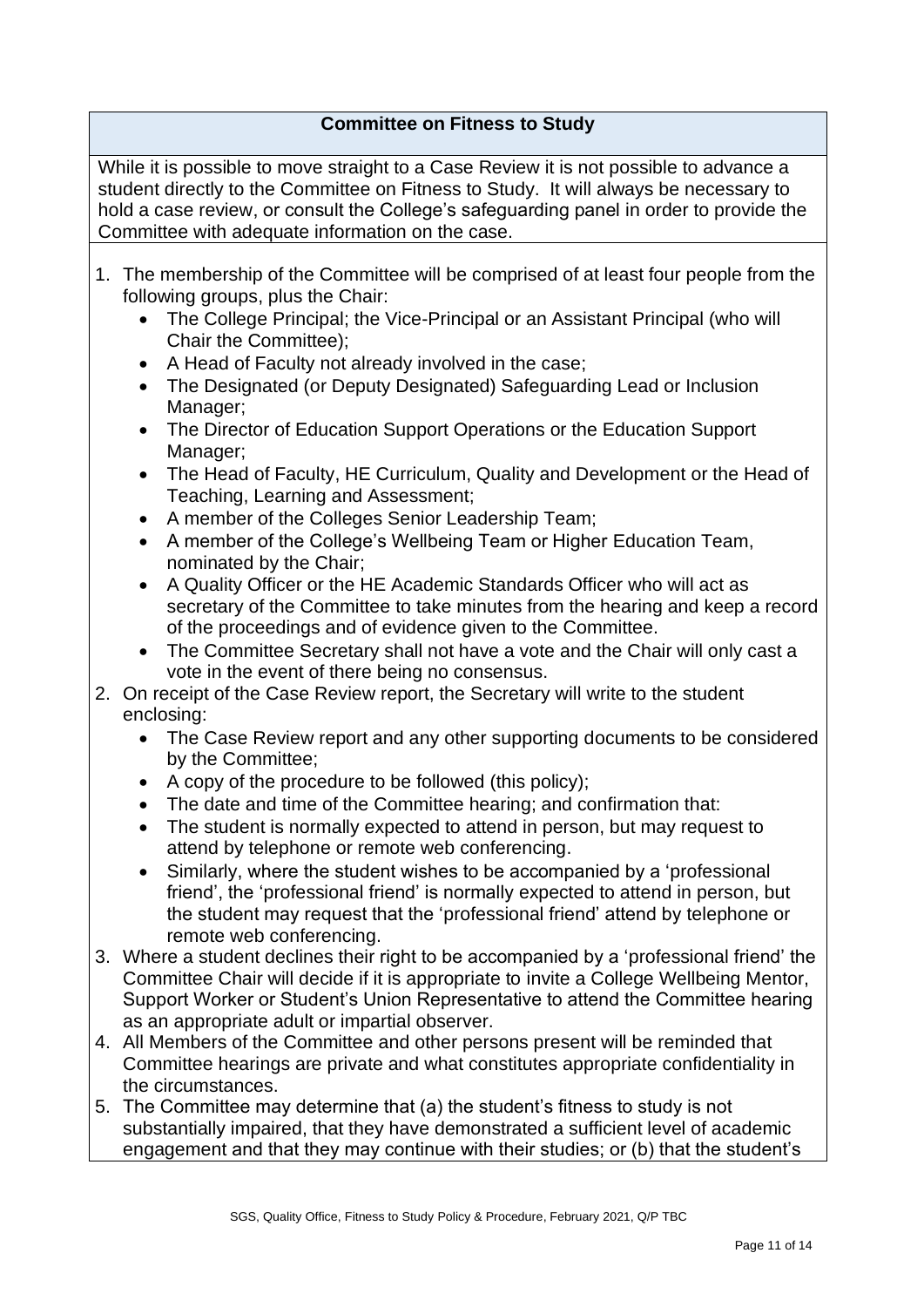fitness to study is impaired and/or their level of academic engagement has not been sufficient.

- 6. In the event that the Committee decides (a), the Faculty/Department will be responsible for ensuring that all reasonable efforts are made to enable the student to continue with their programme of study. The student's ongoing fitness to study and academic engagement should be monitored as normal.
- 7. In the event that the Committee decides (b), the Committee will determine any appropriate and proportionate action: the extent to which fitness to study is impaired or academic engagement has not been demonstrated; the extent to and means by which that impairment or lack of engagement might be addressed and, if applicable, any mitigating circumstances accepted.
- 8. Actions may include any of the following alone or in combination:
	- Formal notification to the student that their conduct has caused concern and that they must comply with any imposed conditions, which may include, but are not limited to close supervision, engagement with an appropriate medical or mental health professional; and/or engagement with one or more of the College's support functions to improve the student's academic practice.
	- Suspension for a specific period of time with or without further conditions;
	- A requirement to re-sit or retake part(s) of the programme, with or without further conditions;
	- Termination of the current course of study but offer of a transfer to an alternative programme as determined by the College and if deemed suitable in the circumstances and agreed with the student;
	- Termination of the current course and removal from the College, but retaining eligibility to receive any lesser award if applicable;
	- Termination of the current course and removal from the College:
	- Referral to College Careers Service to advise on appropriate next steps.
- 9. The Committee Secretary will send the student an outcome letter and a copy of the minutes of the hearing within **five working days**. This will also include information on how to make an appeal and how to request a completion of procedures letter following an appeal.
- 10.Failure to accept the conditions or submit an appeal in line with the College's Compliments, Complaints and Appeals Policy & Procedure will result in the case being referred back to Committee for further consideration and a decision made, usually by Chair's Action.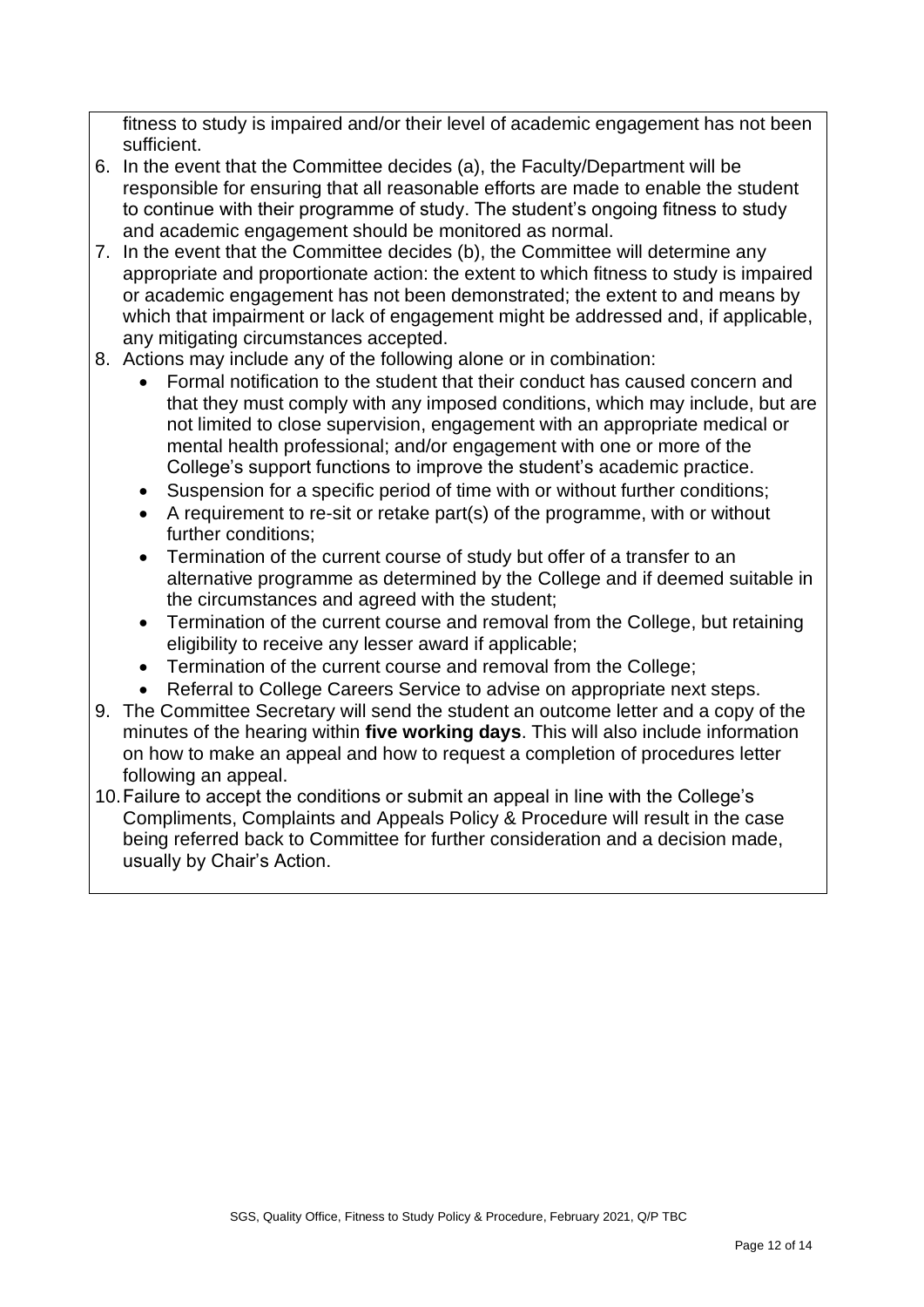# **Annex 2: Student Disciplinary, Fitness to Study/Practice procedural overview**